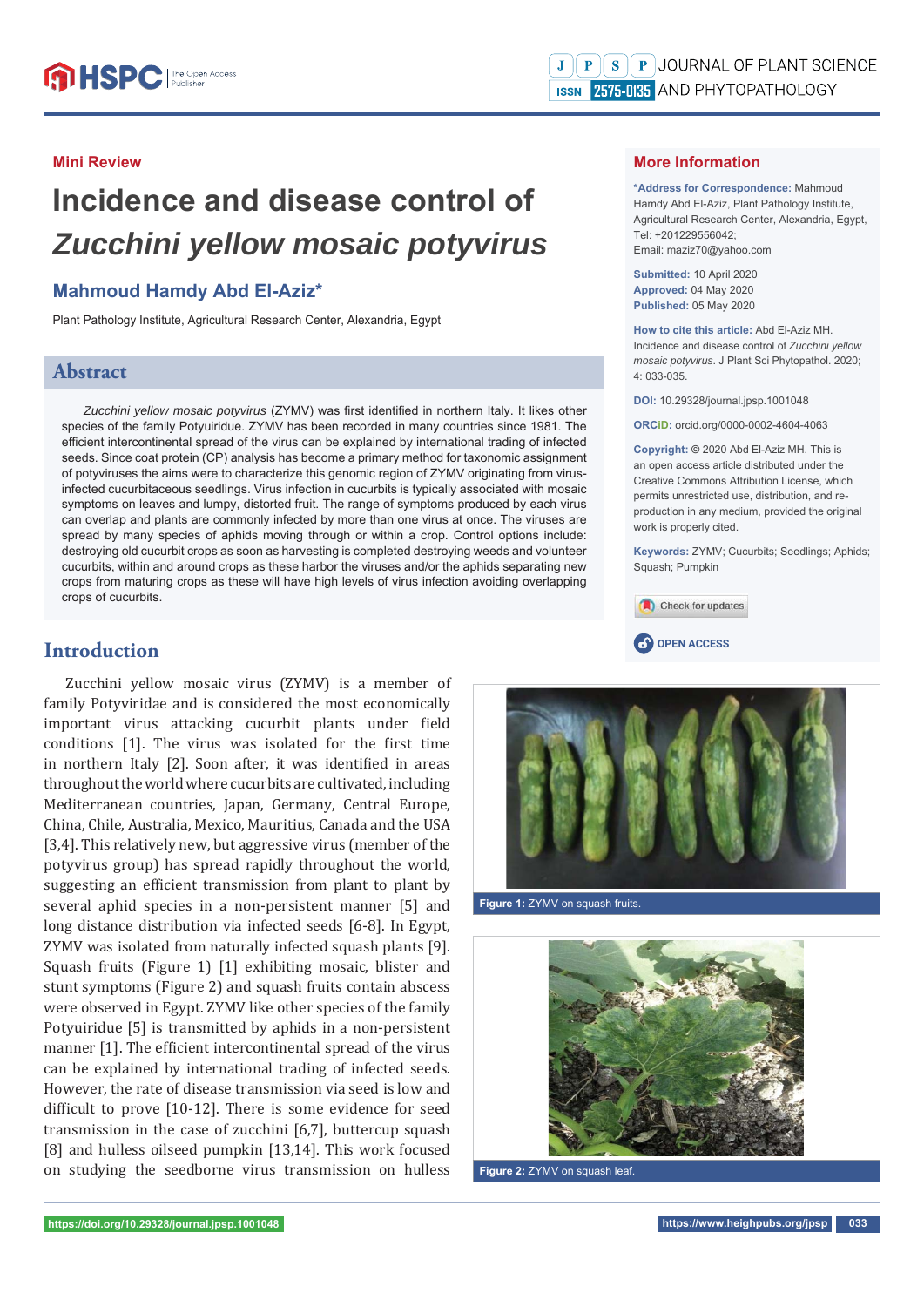

oilseed pumpkin, the effect of storage time on the rate of virus transmission via infected seeds, and characterization of the virus isolates transmitted by seeds. Since coat protein (CP) analysis has become a primary method for taxonomic assignment of potyviruses the aims were to characterize this genomic region of ZYMV originating from virus-infected cucurbitaceous seedlings [15]. Virus infection in cucurbits is typically associated with mosaic symptoms on leaves and lumpy, distorted fruit. The range of symptoms produced by each virus can overlap and plants are commonly infected by more than one virus at once.

### **The role of aphids in spreading the viruses**

The viruses are spread by many species of aphids moving through or within a crop. The aphids pick up the virus after feeding on infected leaves for only a few seconds and remain capable of spreading the virus for up to several hours after feeding. Winged apahids may be carried several kilometers by wind. In this way, small numbers of aphids are able to successfully spread the viruses to large numbers of plants. As a result, devastating crop losses can occur without significant numbers of aphids being observed. Most commonly, virus is spread by aphid species which do not settle and establish a colony within a crop but move from plant to plant, briefly tasting as they search for suitable host plants [1,16,17].

### **Disease control**

All viruses can be managed using the same methods. As the greatest yield losses occur when plants are infected early in life, control measures are aimed at delaying and minimizing the levels of virus within crops. No single measure provides complete control and integrating multiple measures will provide better control. Control options include: destroying old cucurbit crops as soon as harvesting is completed destroying weeds and volunteer cucurbits within and around crops as these harbor the viruses and/or the aphids separating new crops from maturing crops as these will have high levels of virus infection avoiding overlapping crops of cucurbits, particularly zucchini arranging sequential plantings so that younger plantings are upwind of older crops separating crops, for example by using blocks of non-susceptible crops using resistant or tolerant varieties. These are available for all three viruses in pumpkin and zucchini using super-reflective plastic mulches, as these deter aphids from landing on leaves and can delay disease development in zucchini and other cucurbit species which do not rapidly cover the mulched area combing super-reflective mulches with weekly applications of stylet oil, applied to cover leaf surfaces thoroughly. Regular insecticide applications generally have little effect on the spread of these viruses, as it usually occurs with very short feeding times. Some insecticides actually increase virus spread as the chemicals agitate the aphids causing more frequent movement and feeding. Virus diseases are a worldwide problem of cucurbits and a major limiting Factor for cucurbit production approximately 35 viruses infecting cucurbits worldwide [18].

# **References**

- 1. Abd El-Aziz M.H. The Importance of Potato virus Y Potyvirus. J Plant Sci Phytopathol. 2020; 4: 009-015.
- 2. Lisa V, Boccardo G, D'Agostino G, Dellavalle G, D'Aquilio M. Characterization of a potyvirus that causes zucchini yellow mosaic. Phytopathology. 1981; 71: 667-672.
- 3. Desbiez C, Lecoq H. Zucchini yellow mosaic virus. 1997; Plant Pathol. 46: 809-829.
- 4. Prieto H, Bruna A, Hinrihsen P, Munoz C. Isolation and molecular characterization of a Chilean isolate of Zucchini yellow mosaic virus. Plant Disease. 2001; 85: 644-648. **PubMed:** https://www.ncbi.nlm.nih.gov/pubmed/30823033
- 5. Lisa V, Lecoq H. Zucchini yellow mosaic virus. CMI/AAB Description of Plant Viruses No. 282. Kew, Surrey (GB). 1984.
- 6. Davis RF, Mizuki MK. Seed transmission of zucchini yellow mosaic virus in squash. Phytopathology. 1986; 76: 1073.
- 7. Schrijnwerkers CCFM, Huijberts N, Bos L. Zucchini yellow mosaic virus: two outbreaks in the Netherlands and seed transmissability. Neth J Pl Path. 1991; 97: 187-191.
- 8. Fletcher JD, Wallace AR, Rogers BT. Potyviruses in New Zealand buttercup squash (Cucurbita maxima Duch.): yield and quality effects of ZYMV and WMV2 virus infections. New Zealand J Crop Horticult Sci. 2000; 28: 17-26.
- 9. Fath-Allah MM, Ahmed AE. Sensitive detection of watermelon mosaic and zucchini yellow mosaic viruses from infected squash plants using serological methods and polymerase chain reaction. Egy J Experimental Biol (Bot.). 2011; 7: 179 – 185.
- 10. Provvidenti R, Robinson RW. Lack of seed transmission in squash and melon plants infected with zucchini yellow mosaic virus. Cucurbit Genet Coop Rpt. 1987; 10: 81.
- 11. Gleason ML, Provvidenti R. Absence of seed transmission of zucchini yellow mosaic virus from seed of pumpkin. Plant Disease. 1990; 74: 828.
- 12. Robinson RW, Provvidenti R, Shail JW. Tests for seed born transmission of Zucchini yellow mosaic virus. Hortscience. 1993; 28: 694-696.
- 13. Burgmans J, Fletcher J. Virus infections levels of oilseed pumpkin in New Zealand. Cucurbit Genet Coop Rpt. 2000; 23: 112-113.
- 14. Tóbiás, I.and Kovács G. Seed transmission of zucchini yellow mosaic virus – new viral pathogen – on cucurbitaceous plants. Növényvédelem (Plant Protection). 2001; 37: 29-31 (in Hungarian).
- 15. Choi SK, Choi JK, Park WM, Ryu KH. RT-PCR detection and identification of three species of cucumoviruses with a genus-specific single pair of primers. J Virol Methods. 1999; 83: 67-73. **PubMed:** https://www.ncbi.nlm.nih.gov/pubmed/10598084
- 16. Sammons B, Barnett OW, Davis RF, Mizuki MK. A survey of viruses infecting summer squash in South Carolina. Plant Disease. 1989; 73: 401-404.
- 17. Schrijnwerkers CCFM, Huijberts N, Bos L. Zucchini yellow mosaic virus: two outbreaks in the Netherlands and seed transmissability. Neth J Plant Pathol. 1991; 97: 187-191.
- 18. Provvident R. Diseases caused by virus. In: "Compendium of cucurbit diseases. (Zitter TA, Hopkns Dl, Thomas CE. Eds)", Minnesota, USA, APS Press. 1996; 37-45.
- 19. Greber R, McLean G, Grice M. Zucchini yellow mosaic virus in three States of Australia. Aust Plant Pathol. 19878; 16: 19-21.